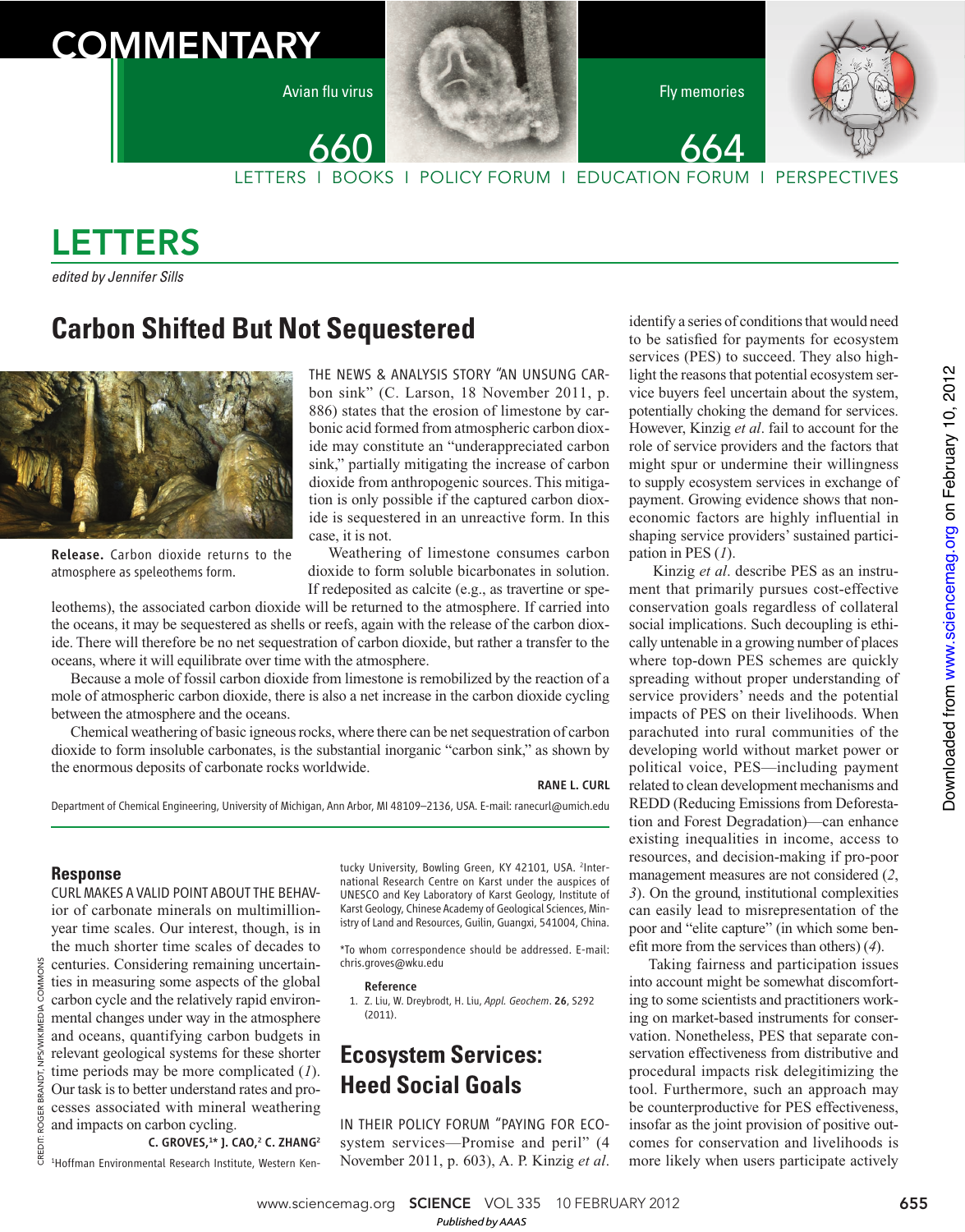in transparent rule-making aspects of ecosystem governance (*5*, *6*). In the actual global economic climate where markets are disproportionally burdening the poor, PES should thus not become a source of environmental and social injustice.

#### ESTEVE CORBERA<sup>1\*</sup> AND UNAI PASCUAL<sup>2,3</sup>

1 Institute of Environmental Science and Technology, Universitat Autònoma de Barcelona, Bellaterra, 08193, Spain. 2 Ikerbasque Foundation for Science, Basque Centre for Climate Change (BC3), Bilbao, 48008, Basque Country, Spain. 3 Department of Land Economy, University of Cambridge, Cambridge, CB39EP, UK.

\*To whom correspondence should be addressed. E-mail: esteve.corbera@uab.cat

#### References

- 1. G. van Hecken, J. Bastiansen, *Dev. Change* 41, 421  $(2010)$
- 2. L. Rico García-Amado *et al*., *Ecol. Econ*. 14, 216 (2011).
- 3. D. Melick, *Conserv. Biol*. 24, 359 (2010).
- 4. L. Pesett, D. Huberman, E. Bowen-Jones, G. Edwards, J. Brown, "Making REDD work for the poor: Report prepared on behalf of the Poverty Environment Partnership" (Overseas Development Institute, London, 2008).
- 5. L. Persha, A. Agrawal, A. Chhatre, *Science* 331, 1606 (2011).
- 6. W. M. Adams *et al*., *Science* 306, 1146 (2004).

## **Ecosystem Services: Free Lunch No More**

IN THEIR POLICY FORUM "PAYING FOR ECOsystem services—Promise and peril" (4 November 2011, p. 603), A. P. Kinzig and colleagues cite the Millennium Ecosystem Assessment report's finding that 60% of the world's ecosystem services have declined over the past 50 years, and declare the statistic unsurprising given that "we get what we pay for." Yet, the very concept of ecosystem services stems from the fact that these services are provided, pro bono, by the natural environment. There is such a thing as a free lunch.

This helps explain the lack of emerging markets for ecosystem services. As any salesperson can attest, trying to raise the cost of a good or service with existing customers is generally a more difficult task than raising the cost for new customers. This is because consumers are more willing to pay additional costs for services they do not currently possess, or for an increase in quality of services

## Letters to the Editor

Letters (~300 words) discuss material published in *Science* in the past 3 months or matters of general interest. Letters are not acknowledged upon receipt. Whether published in full or in part, Letters are subject to editing for clarity and space. Letters submitted, published, or posted elsewhere, in print or online, will be disqualified. To submit a Letter, go to www.submit2science.org.

already received, than simply paying for services that were previously free (*1*). Creating markets for ecosystem services that already exist for free (even if those services are deteriorating) was never going to be an easy task.

Given these difficulties, it is not surprising that many existing ecosystem services markets, such as the  $SO_2$  example cited by Kinzig *et al*., have required regulatory enforcement to at least kick-start the process. Many currently scarce ecosystem services were previously abundant, and it will take time and often regulatory prodding to move these services into a true incentive-based economy. Integrating an understanding of consumer psychology will help overcome the barriers to success. LUCAS N. JOPPA

Microsoft Research, Computational Ecology and Environmental Sciences, Cambridge, UK. E-mail: lujoppa@microsoft.com

#### Reference

 1. J. Loomis, P. Kent, L. Strange, K. Fausch, A. Covich, *Ecol. Econ.* 33, 103 (2000).

#### **Response**

WE AGREE WITH CORBERA AND PASCUAL that payments for ecosystem services (PES) should be deployed only if they improve overall human wellbeing. We also agree that the credibility and acceptability of PES schemes likely require that participants view both the process and the outcomes as fair. We do not, however, agree with Corbera and Pascual's idea that the payments made to providers of ecosystem services can simultaneously signal the scarcity of those resources, meet the poverty alleviation goals of governments, and reduce income inequality. Multiple objectives require multiple mechanisms.

The central argument in our Policy Forum is that if people have no measures of the scarcity (the true social opportunity cost) of environmental resources, those resources will be misused, with potentially serious consequences for current and future human wellbeing. PES schemes have the potential to enhance the ways ecosystem services are used and protected by signaling the scarcity of environmental resources, and that should be their goal. Using PES to address social justice or poverty alleviation at the same time means that they will likely miss this goal. In the most comprehensive review of the successes and failures of PES schemes to date, Pattanayak, Wunder, and Ferraro report that governmentfunded schemes with prominent distributional goals are significantly less effective than userfunded schemes in securing additional ecosystem service flows (1).

Poverty alleviation and income redistribution are both important objectives and may

## NextGenVOICES

## **Definition of Success:** Last Call

You have one more week to respond to our second NextGen VOICES survey! Share your thoughts about these questions:

#### What is your definition of a successful scientist? How has this definition changed between your mentor's generation and your own?

To submit, go to http://scim.ag/NextGen\_2.

Deadline for submissions is 17 February. A selection of the best responses will be published in the 6 April issue of *Science*. Submissions should be 250 words or less. Anonymous submissions will not be considered. Please submit only once.

well be critical to the acceptability of PES schemes, as Corbera and Pascual say, but payments made for ecosystem services will not be effective in meeting those objectives. The payments made under existing PES schemes have been shown to help the poor in some cases, but the benefits of participation are generally very small relative to governments' poverty-alleviation targets (*1*). Poverty alleviation and income redistribution are better met through other mechanisms, such as investment in public goods that benefit all members of a community, technology transfer, retraining programs, cash "dividends," and annual enrollment benefits.

The evidence gives little comfort to those who want to kill two birds with one stone. The main advantage of PES schemes is to signal the scarcity of environmental resources. Redistributing income requires a different mechanism. Although both may be part of the same package, they should not be conflated.

Joppa suggests that implementation of PES schemes is difficult in part because people are reluctant to pay for things they previously got for free. It is true that people are reluctant to give up rights that give them positions of privilege. However, when such rights no longer serve current needs, societies have frequently found the political will to abrogate them, increasing well-being in the process. The earliest modern examples include the curtailment of historic rights to pollute both air and water and to harvest marine resources (*2*). All address the overexploitation that comes from open-access rights to common pool environmental resources (*3*). The effectiveness of such an approach is sensitive to the design of new rights, as we argued in the case of the U.S.  $SO_2$  control. However, it has been shown that the abrogation of open-access